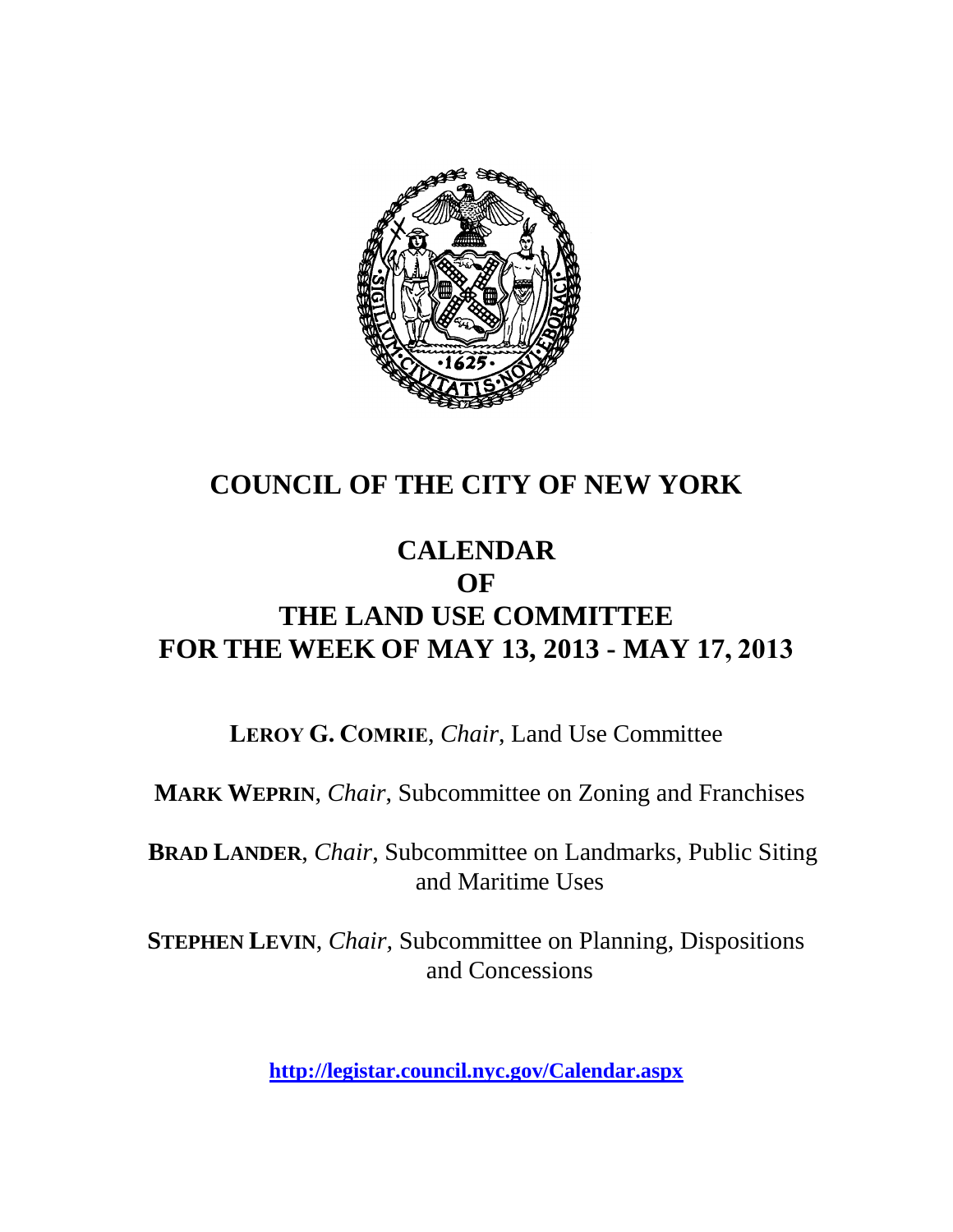#### **SUBCOMMITTEE ON ZONING AND FRANCHISES**

The Subcommittee on Zoning and Franchises will hold a public hearing on the following matters in the **Council Committee Room, 14 th Floor, 250 Broadway,** New York City, New York 10007, commencing at **9:30 a.m. on Monday, May 13, 2013:**

# **L.U. NO. 802 SPECIAL LONG ISLAND CITY TEXT AMENDMENT QUEENS CB's - 1 and 2 N 130134 ZRQ**

Application submitted by the New York City Department of City Planning pursuant to Section 201 of the New York City Charter for an amendment of the Zoning Resolution of the City of New York, relating to Article I, Chapter 4 and Article XI, Chapter 7, to modify certain provisions related to sidewalk cafés and to height and setback provisions of the Queens Plaza Subdistrict of the Special Long Island City Mixed Use District.

Matter Underlined is new, to be added; Matter in Strikeout is old, to be deleted; Matter within  $# #$  is defined in Section 12-10; \* \* \* indicate where unchanged text appears in the Zoning Resolution

\* \* \*

### **14-43 Locations Where Only Small Sidewalk Cafes Are Permitted**

#Small sidewalk cafes# may be located wherever #sidewalk cafes# are permitted, pursuant to Section 14-011 (Sidewalk cafe locations). In addition, only #small sidewalk cafes# shall be allowed on the following #streets#, subject to the underlying zoning.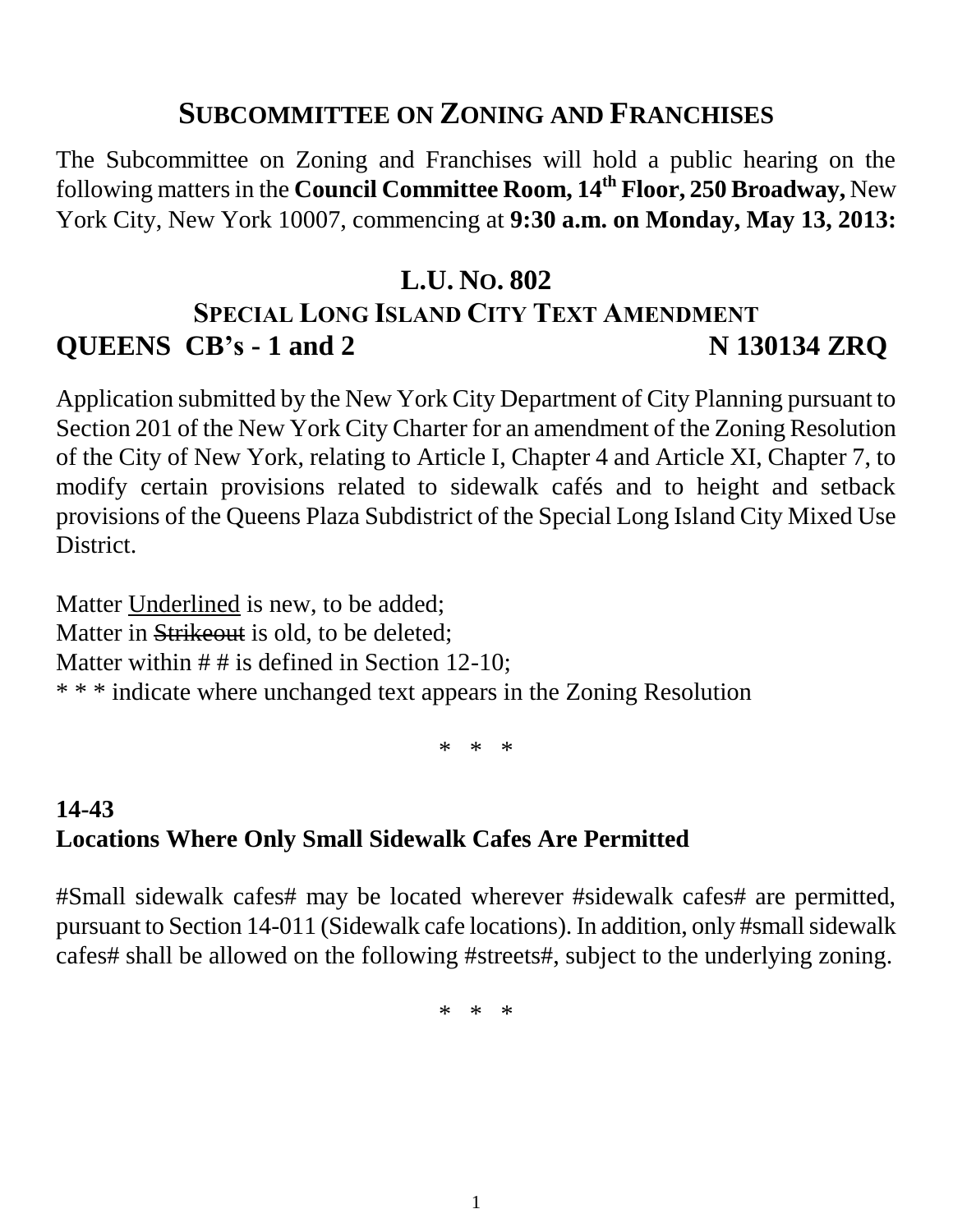Queens:

Queens Boulevard - from a line 100 feet west of 39th Place to 48th Street Skillman Avenue - from 45th Street to a line 100 feet east of 46th Street, south side only Skillman Avenue from 48th Street to 52nd Street. Skillman Avenue from 45<sup>th</sup> Street to a line 100 feet east of 51st Street, including that portion within the Special Planned Community Preservation District (Sunnyside Gardens). North side of Jackson Avenue from 44th Drive to the prolongation of Dutch Kills Street Queens Plaza North from 23rd Street to Northern Boulevard Queens Plaza South from 23rd Street to Jackson Avenue

\* \* \*

### **14-44 Special Zoning Districts Where Certain Sidewalk Cafes Are Permitted**

#Enclosed# or #unenclosed sidewalk cafes# shall be permitted, as indicated, in the following special zoning districts, where allowed by the underlying zoning. #Small sidewalk cafes#, however, may be located on #streets# or portions of #streets# within special zoning districts pursuant to the provisions of Section 14-43 (Locations Where Only Small Sidewalk Cafes Are Permitted).

\* \* \*

| Queens                                           | #Enclosed<br>Sidewalk<br>Cafe# | #Unenclosed<br>Sidewalk<br>Cafe# |
|--------------------------------------------------|--------------------------------|----------------------------------|
|                                                  |                                |                                  |
| Forest Hills District <sup>1</sup>               | N <sub>0</sub>                 | Yes                              |
| Downtown Jamaica District                        | N <sub>0</sub>                 | Yes                              |
| Long Island City Mixed Use District <sup>2</sup> | No                             | Yes                              |
| <b>Southern Hunters Point District</b>           | N <sub>0</sub>                 | Yes                              |
| <b>Willets Point District</b>                    | $\rm No$                       | Yes                              |

----------------------------

<sup>1</sup> #Sidewalk cafes# are not allowed on Austin Street

 $2$  See Appendix A in Article XI, Chapter 7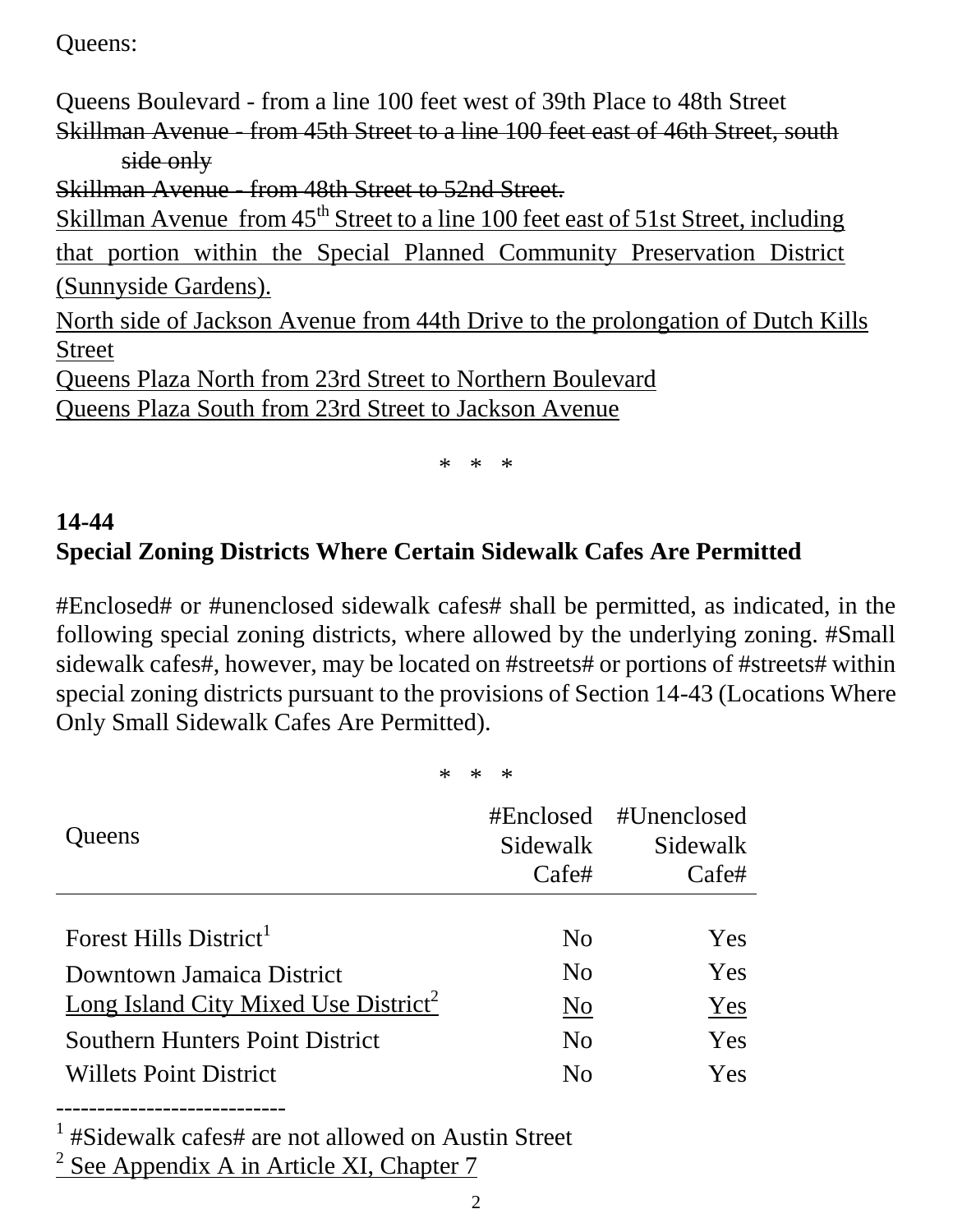#### **Article XI - Special Purpose Districts**

#### **Chapter 7 Special Long Island City Mixed Use District**

\* \* \*

#### **117-03 District Plan and Maps**

The regulations of this Chapter implement the #Special Long Island City Mixed Use District# Plan.

The District Plan includes the following maps in Appendices A, B and C:

Appendix A Map of the #Special Long Island City Mixed Use District# and Subdistricts Plan Map, Including Permitted #Sidewalk Cafe# Locations

Appendix B Court Square Subdistrict Plan Map and Description of Improvements Appendix C Queens Plaza Subdistrict Plan Maps:

Map 1 - Designated Districts within the Queens Plaza Subdistrict

Map 2 - Ground Floor Use and Frontage

Map 3 - Sidewalk Widening, Street Wall Location and Ground Floor Use.

The maps are hereby incorporated and made part of this Resolution for the purpose of specifying locations where the special regulations and requirements set forth in the text of this Chapter apply.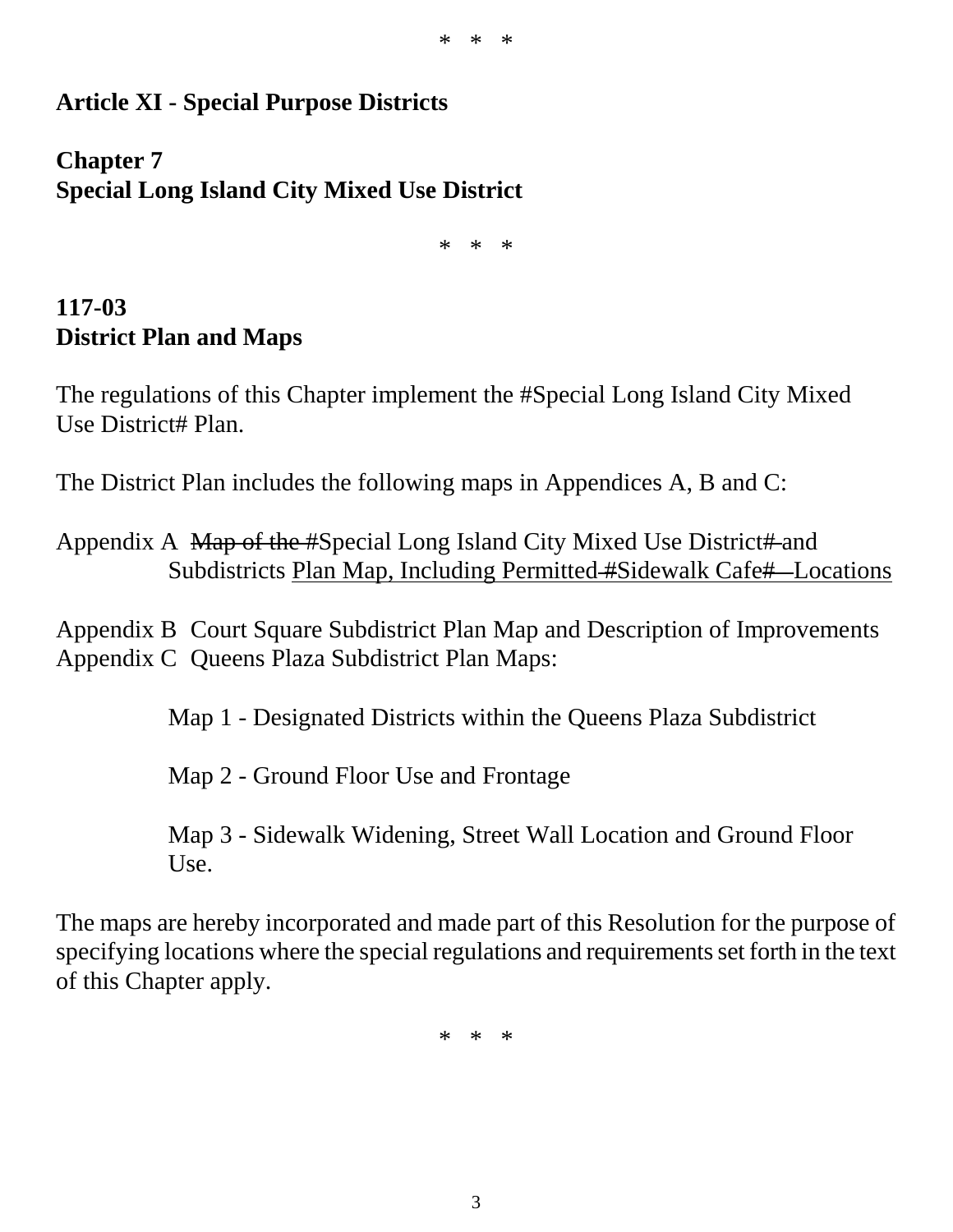### **117-05 Permitted Sidewalk Cafe Locations**

#Unenclosed sidewalk cafes#, including #small sidewalk cafes#, shall be permitted in the #Special Long Island City Mixed Use District# only on the #streets# indicated on the map in Appendix A (Special Long Island City Mixed Use District and Subdistricts Plan Map, including Permitted Sidewalk Cafe Locations) of this Chapter, subject to all other applicable regulations of Article I, Chapter 4.

\* \* \*

# **117-532 Setback regulations for buildings that exceed the maximum base height**

All portions of #buildings or other structures# that exceed the maximum base height specified in the table in this Section shall comply with the following provisions:

(a) At a height not lower than the minimum base height or higher than the maximum base height specified in the table for the applicable area, a setback with a depth of at least 10 feet shall be provided from any #street wall# fronting on a #wide street# and a setback with a depth of at least 15 feet shall be provided from any #street wall# fronting on a #narrow street#, except such dimensions may include the depth of any permitted recesses in the #street wall#.

| Area  | Minimum Base Height <sup>*</sup> | <b>Maximum Base Height</b> |
|-------|----------------------------------|----------------------------|
| $A-1$ | 60                               |                            |
| $A-2$ | 60                               | 150                        |
| B     | 100                              | 150                        |
| $C^*$ | hU                               | 100                        |

\* except that there shall be no minimum base height for #buildings or other structures# on those #blocks# in Area C adjacent to a #narrow street# along which there is an elevated structure.

\* for #buildings or other structures# on Davis Street located 75 feet or more from Jackson Avenue, the minimum base height shall be 40 feet.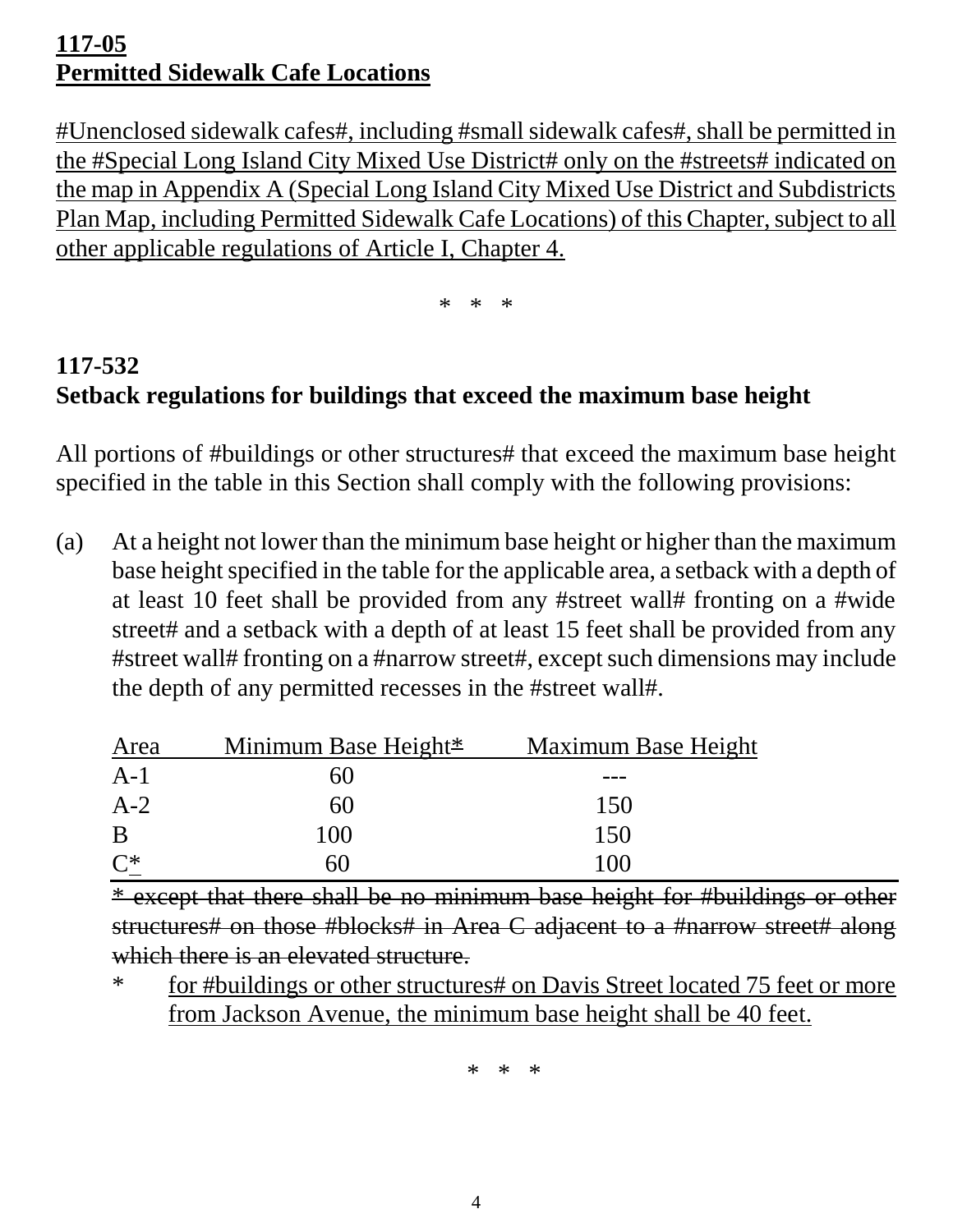# **117-56 Special Permit for Bulk Modifications on Blocks 86/72 and 403**

For any #development# or #enlargement# on a #zoning lot# that has at least 50,000 square feet of #lot area# located on #Block# 86/72 or #Block# 403 in Area C as shown on Map 1 (Designated Districts within the Queens Plaza Subdistrict) in Appendix C of this Chapter, the City Planning Commission may increase the #floor area ratio# up to a maximum of 8.0 and may modify the #street wall# regulations of paragraphs (a) and (b) of Section 117-531 (Street wall location) and paragraph (a) of Section 117-532 (Setback regulations for buildings that exceed the maximum base height), provided that:

- (a) a public open area of not less than 20,000 square feet and a #public parking garage# containing no fewer than 250 spaces shall be included on the #zoning lot#, and further provided the Commission finds that:
	- (1) the public open area is designed so that it provides recreational opportunities for the community;
	- (2) the portion of the #development# or #enlargement# adjacent to the public open area shall be either a retail #use#, other #use# or treatment that complements the open area;
	- (3) such modification of the #street wall# requirements is necessary to accommodate the public open area or the #public parking garage# and will result in a better site plan;
	- (4) the #public parking garage# is located and designed in such a way so that it shall not adversely affect the quality of the design, access to, or use of the public open area; and
	- (5) where the Commission permits parking on the roof of such #public parking garage#, such roof parking shall be so located as not to impair the essential character or future use or development of adjacent areas.

Design elements of the open area including lighting, paving, seating, #signs# and planting areas shall be specified in the application. The provisions of Section 37- 751 (Public space signage systems) and 37-77 (Maintenance) shall apply.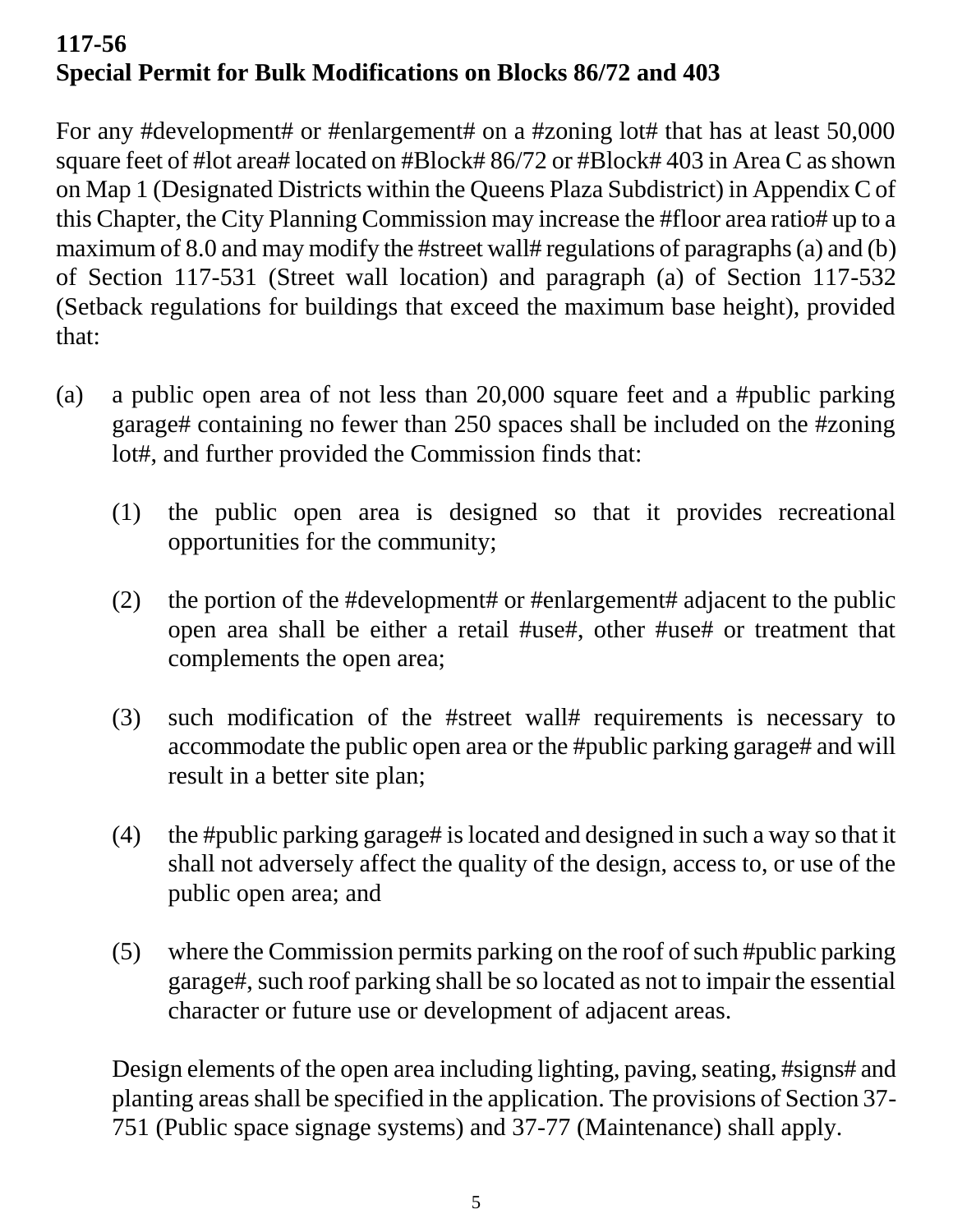- (b) The #public parking garage# shall be subject to the following conditions:
	- (1) the floor space on one or more #stories# of the #public parking garage#, up to a height of 23 feet above #curb level# shall be exempt from the definition of #floor area# as set forth in Section 12-10 (DEFINITIONS);
	- (2) the entrances and exits shall be located so that they will not be hazardous to traffic safety nor likely to unduly inhibit pedestrian movement; and
	- (3) at the vehicular entrances, a minimum of 12 reservoir spaces shall be provided and the total number of reservoir spaces shall be equivalent to five percent of any spaces in excess of 250, up to a maximum of 50 reservoir spaces.

The Commission may prescribe appropriate conditions and safeguards to minimize adverse effects on the character of the surrounding area, including requirements for sanitation and security, which may include conditions for lighting and landscaping or limitations on the manner and/or hours of operation.

Any building on Block 86/72 for which an application for a special permit for #bulk# modifications has been filed with the Department of City Planning, pursuant to this Section, prior to (effective date of this amendment), may be started or continued pursuant to the regulations in effect at the time of such application and, if such application is granted by the City Planning Commission and the City Council, may be #developed# or #enlarged# pursuant to the terms of such permit, including minor modifications thereto and, to the extent not modified under the terms of such permit, in accordance with the regulations in effect at the time of such application.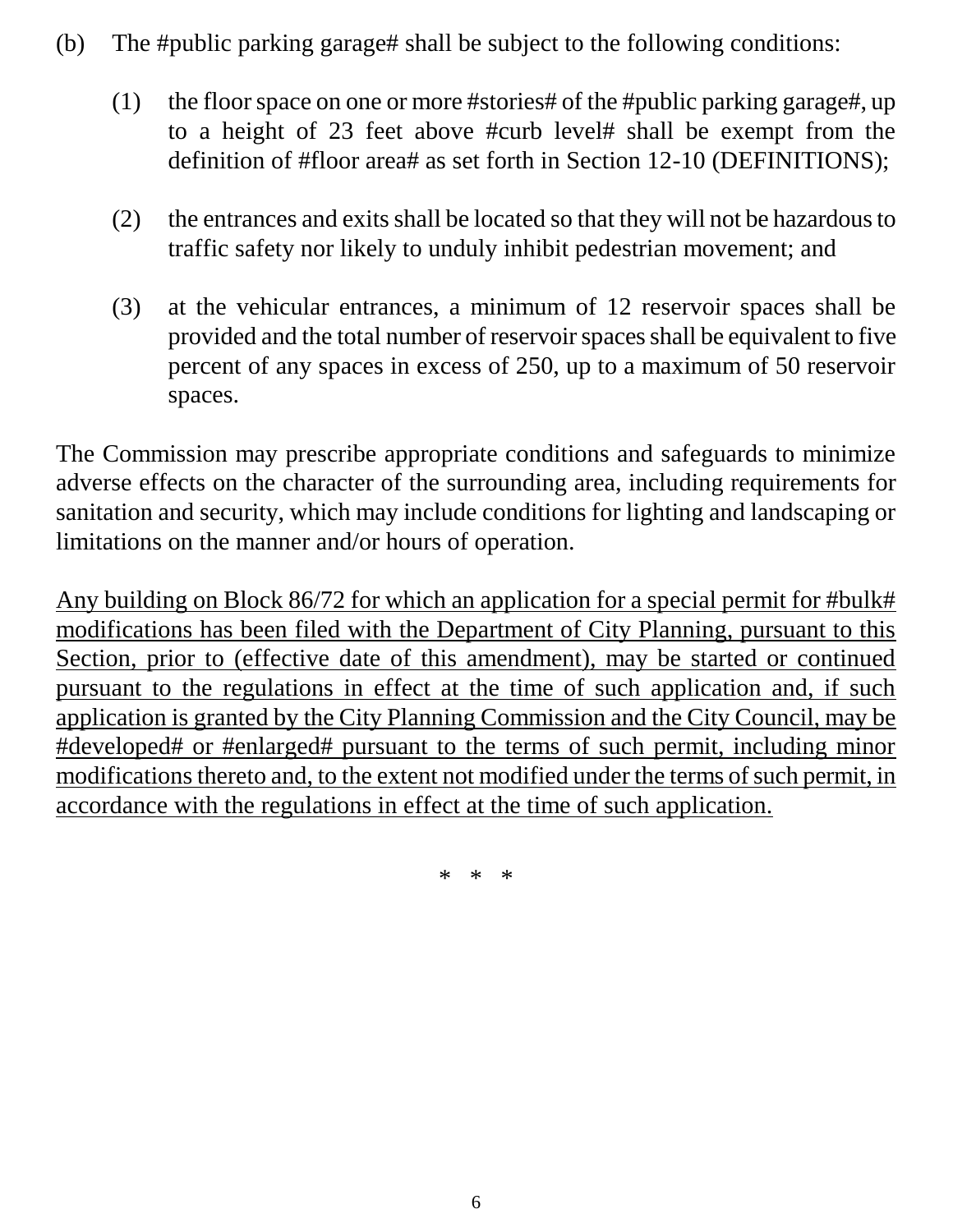# **L.U. NOS. 803 AND 804 ARE RELATED**

# **L.U. NO. 803 580 GERARD AVENUE REZONING**

# **BRONX CB - 4 C 130064 ZMX**

Application submitted by NR Property 2 LLC pursuant to Sections 197-c and 201 of the New York City Charter for the amendment of the Zoning Map, Section No. 6a:

- 1. changing from an M1-2 District to an R7A District property bounded by a line 360 feet northerly of East 150th Street, a line midway between Gerard Avenue and Walton Avenue, East 150th Street, and Gerard Avenue; and
- 2. establishing within a proposed R7A District a C2-4 District a line 360 feet northerly of East 150th Street, a line midway between Gerard Avenue and Walton Avenue, East 150th Street, and Gerard Avenue; and

as shown on a diagram (for illustrative purposes only) dated November 13, 2012 and subject to the CEQR Declaration E-292.

# **L.U. NO. 804 580 GERARD AVENUE REZONING**

# **BRONX CB - 4 N 130065 ZRX**

Application submitted by NR Property 2 LLC pursuant to Section 201 of the New York City Charter for the amendment of the Zoning Resolution of the City of New York, concerning Appendix F (Inclusionary Housing Designated Areas) in Community District 4.

### **APPENDIX F**

### **Inclusionary Housing Designated Areas**

The boundaries of #Inclusionary Housing designated areas# are shown on the maps listed in this

Appendix F. The #Residence Districts# listed for such areas shall include #Commercial Districts# where #residential buildings# or the #residential# portion of #mixed buildings# are governed by the #bulk# regulations of such #Residence Districts#. Where #Inclusionary Housing designated areas# are mapped in #Commercial Districts#, the residential district equivalent has instead been specified for each map. \* \* \*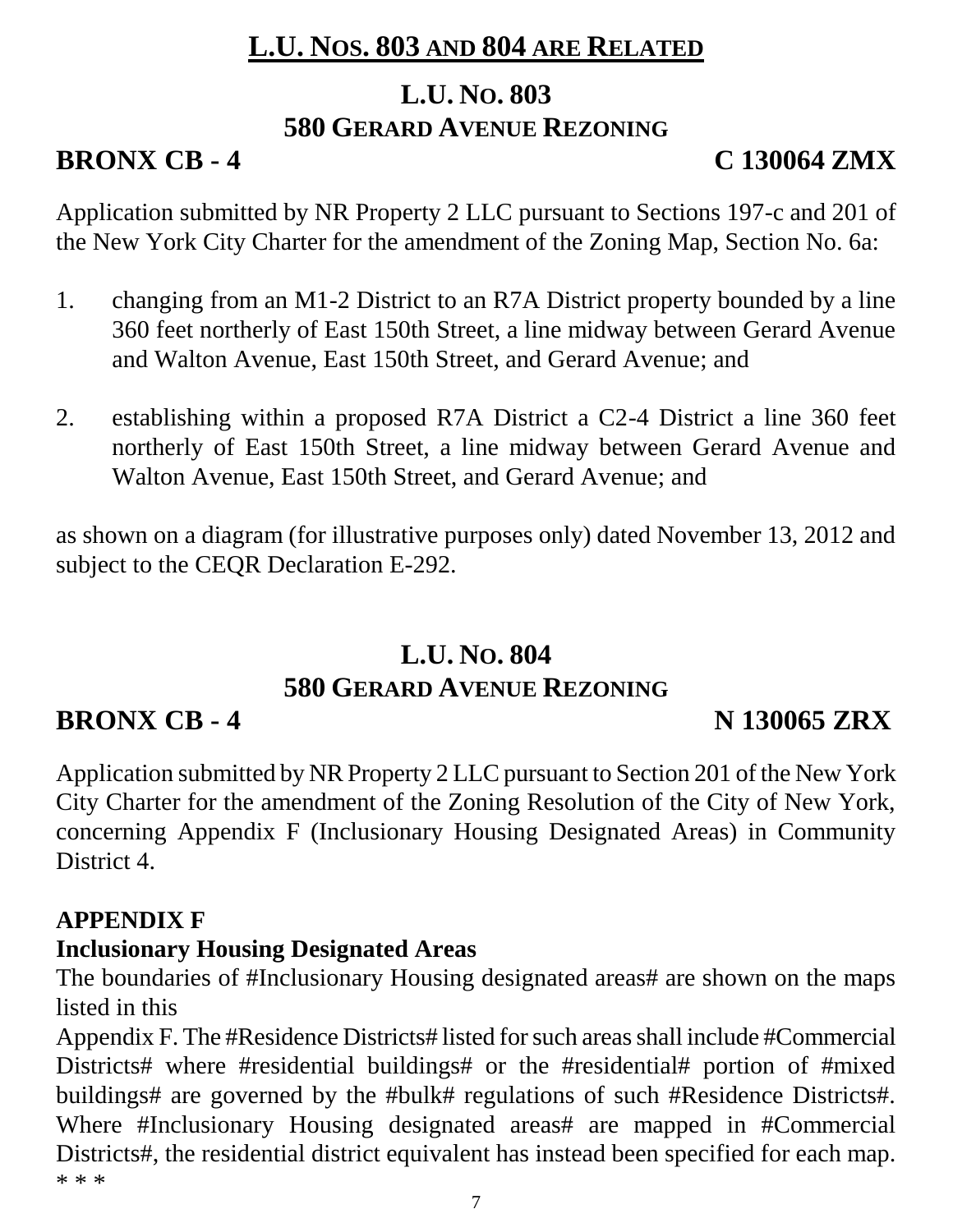The Bronx, Community District 4

In the R7A, R8A and R9D Districts within the areas shown on the following Map 1:



Portion of Community District 4, The Bronx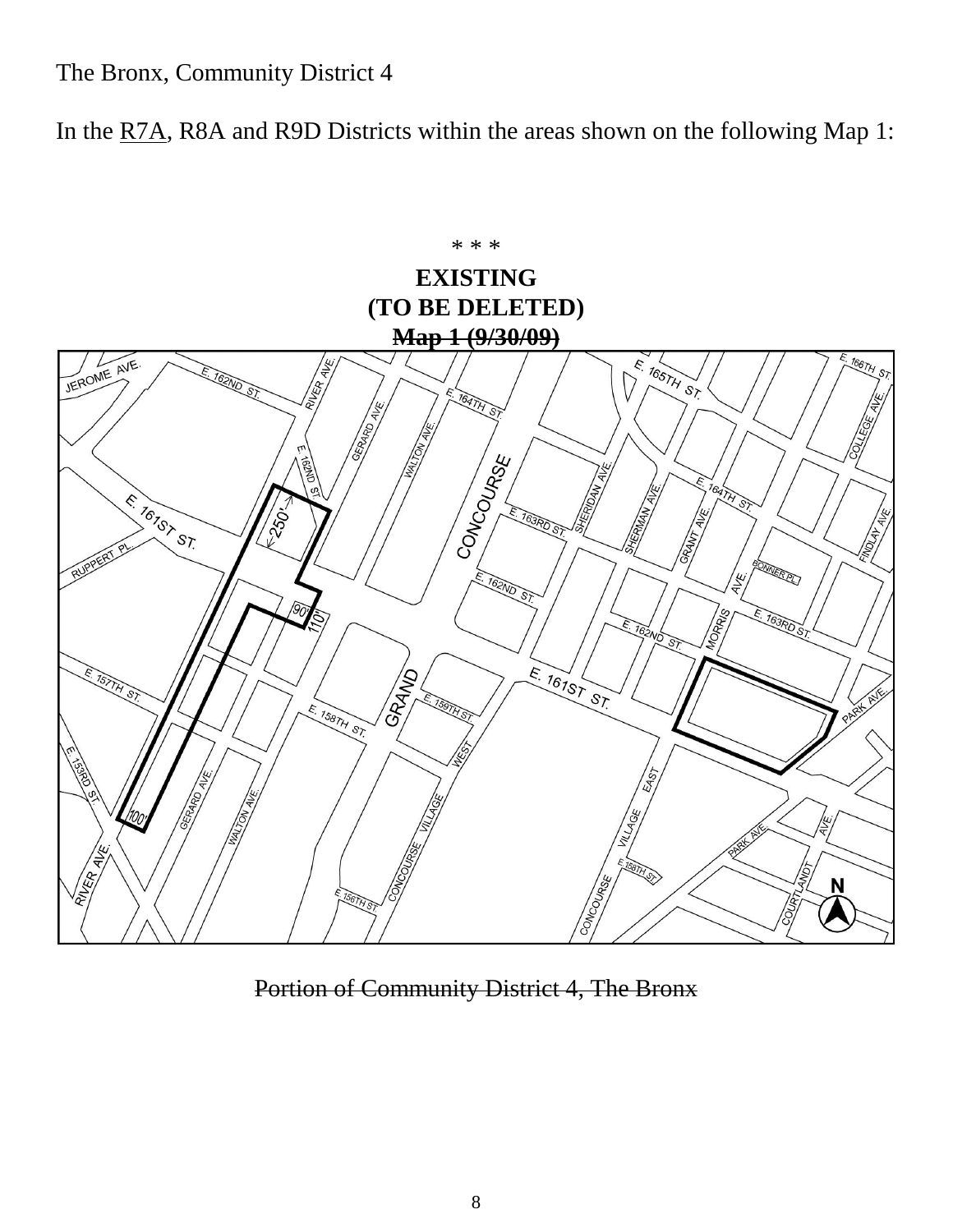

Portion of Community District 4, The Bronx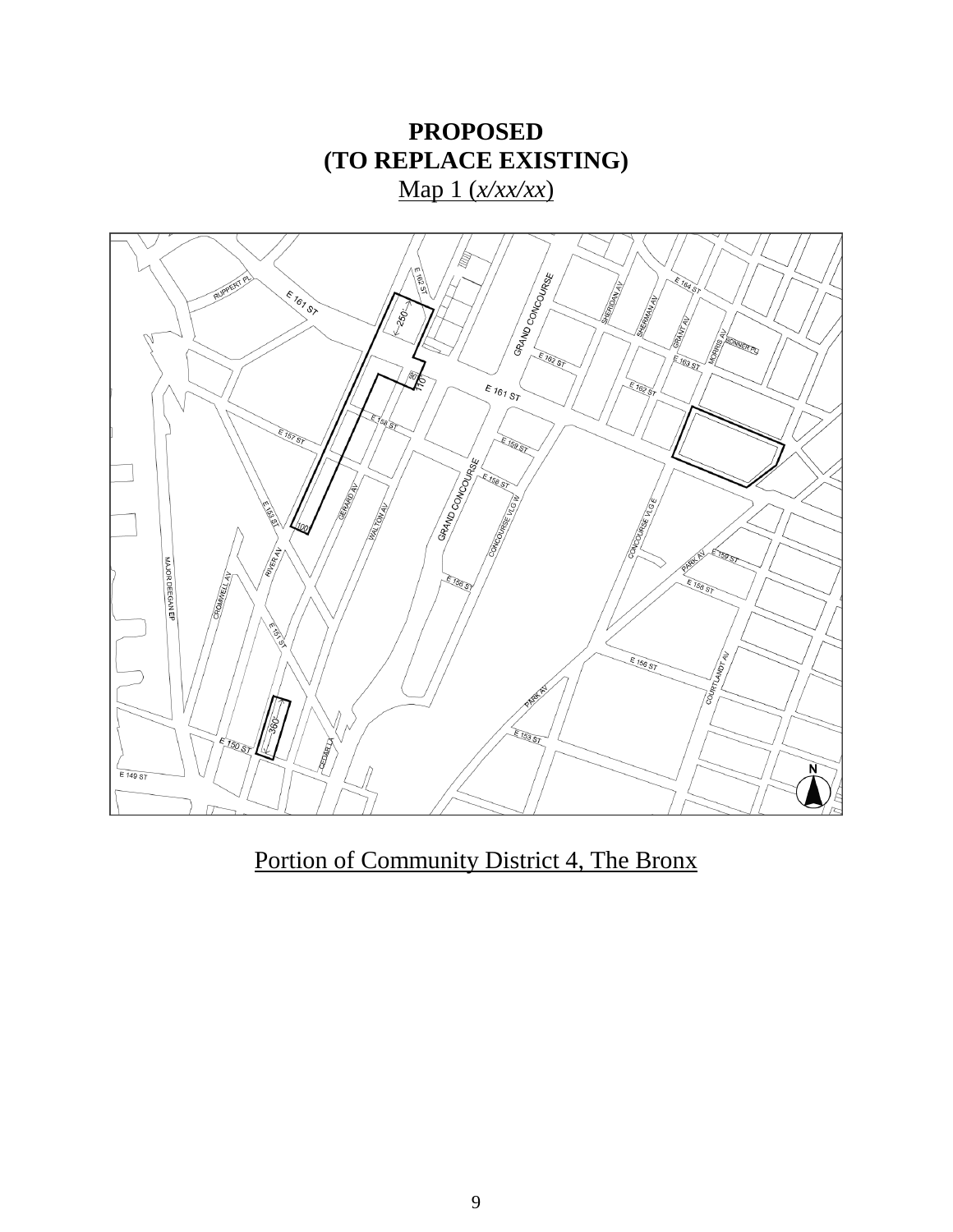### **L.U. NO. 820 BEN & JACK'S STEAKHOUSE MANHATTAN CB - 5 20135404 TCM**

Application pursuant to Section 20-226 of the Administrative Code of the City of New York, concerning the petition of HPA Restaurant, LLC, d/b/a Ben & Jack's Steakhouse, for a revocable consent to continue to maintain and operate an unenclosed sidewalk café located at 255 Fifth Avenue.

### **L.U. NO. 821**

# **TELECOMMUNICATIONS AUTHORIZING RESOLUTION CITYWIDE 20135563 GFY**

Resolution authorizing franchises for telecommunications services.

By City Council Members Comrie and Weprin (at the request of the Mayor)

WHEREAS, by Executive Order 25, dated August 23, 1995, the Mayor has designated the Department of Information Technology and Telecommunications as the responsible agency for the granting of telecommunications franchises; and

WHEREAS, pursuant to Section 363 of the Charter (the "Charter") of the City of New York ("the City"), the Commissioner of the Department of Information Technology and Telecommunications has made the initial determination of the need for franchises for telecommunications services; and

WHEREAS, the Mayor has submitted to the Council a proposed authorizing resolution for such franchises pursuant to Section 363 of the Charter; and

WHEREAS, the Council has determined that the granting of such franchises will promote the public interest, enhance the health, welfare and safety of the public and stimulate commerce by assuring the widespread availability of telecommunications services;

The Council hereby resolves that:

A. The Council authorizes the Department of Information Technology and Telecommunications to grant non-exclusive franchises for the installation of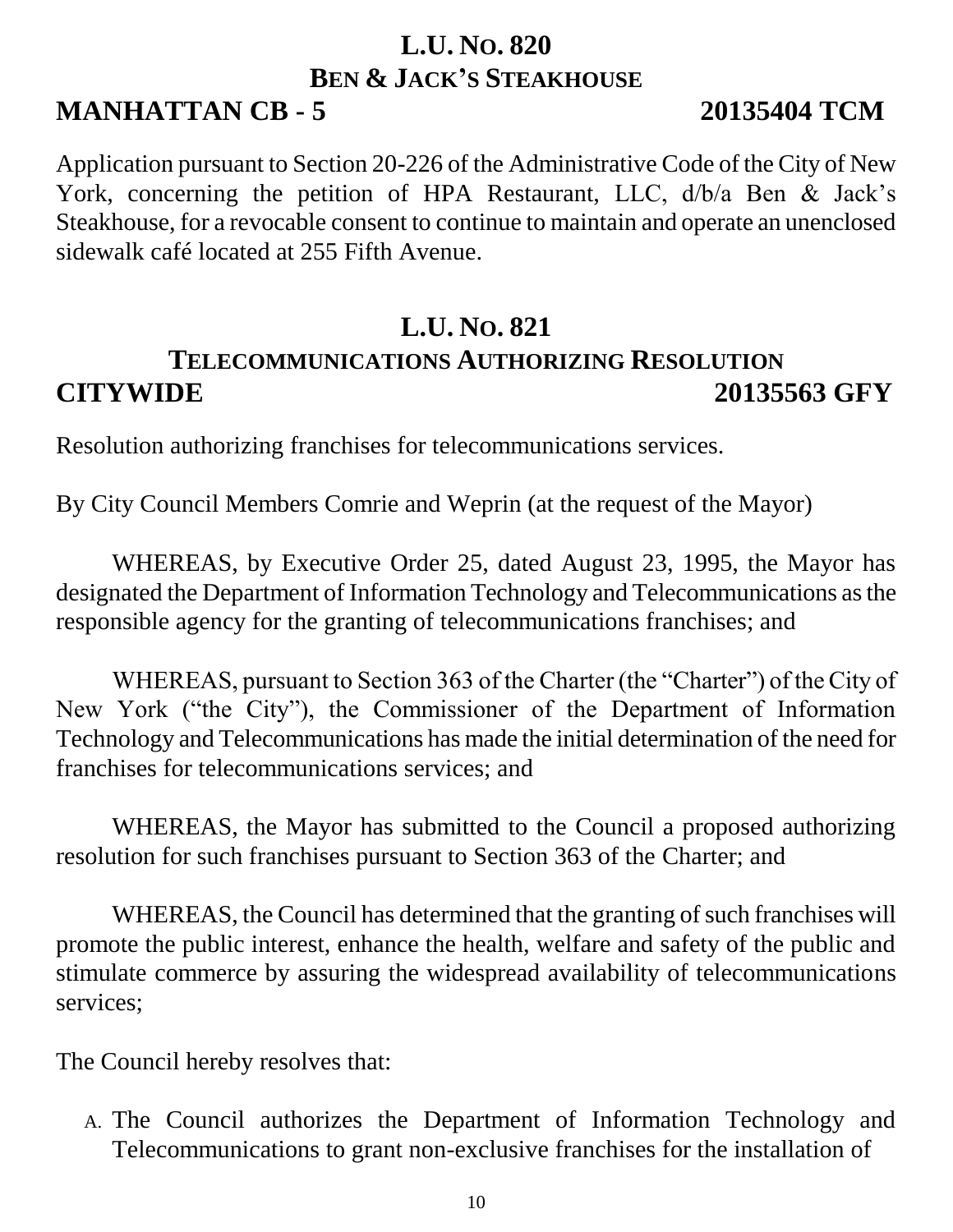cable, wire or optical fiber and associated equipment on over and under the inalienable property of the City (including through pipes, conduits, sewers and similar improvements thereto) to be used in providing one or more telecommunications services (as that term is defined in Section C. of this resolution) in the City.

- B. For purposes of this resolution, "inalienable property of the City" shall mean the property designated as inalienable in Section 383 of the Charter.
- C. The public services to be provided under such franchises shall be one or more "telecommunications services", defined for purposes of this resolution as the transmission of voice, data, information service and/or video signals, or any other form of wire communications or radio communications (as such terms are defined in subsections (40) and (59) of Section 3 of the federal Communications Act of 1934, as amended, or successor provisions thereto) but for purposes of this resolution "telecommunications services" shall not include any of the following: (i) "cable television services" as defined in the authorizing resolution adopted by the Council on May 15, 2012 as Resolution No. 1334, or any successor resolution thereto; (ii) "mobile telecommunications services" as defined in the authorizing resolution adopted by the Council on August 25, 2010 as Resolution No. 191 or any successor resolution thereto; and (iii) "public pay telephones" as defined in the authorizing resolution adopted by the Council on December 21, 2009 as Resolution No. 2309 or any successor resolution thereto.
- D. All franchises granted pursuant to this resolution shall require the approval of the Franchise and Concession Review Committee and the separate and additional approval of the Mayor.
- E. The authorization to grant franchises pursuant to this resolution shall expire on the fifth anniversary of the date on which this resolution was adopted by the Council (the "Expiration Date"). No franchises shall be approved pursuant to this resolution by the Department of Information Technology and Telecommunications, the Franchise and Concession Review Committee, or the Mayor pursuant to this resolution after the Expiration Date.
- F. Prior to the grant of any such franchise, a Request for Proposals ("RFP") or other solicitation shall be issued by the Department of Information Technology and Telecommunications. Prior to issuing any such RFP or other solicitation, all necessary environmental and land use review shall be conducted in accordance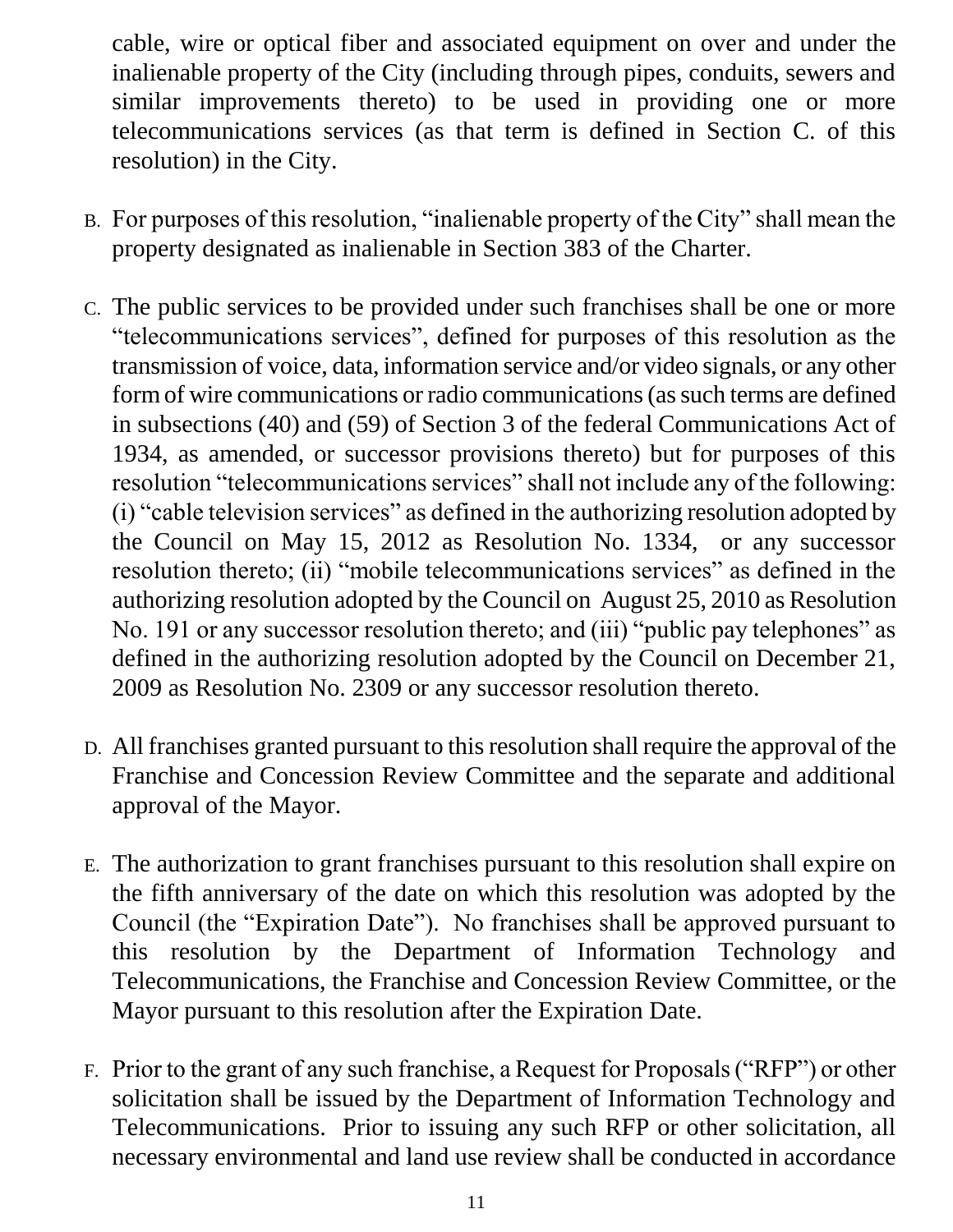with City Environmental Quality Review ("CEQR") and Section 197-c of the Charter. The criteria to be used by the Department of Information Technology and Telecommunications to evaluate response to such RFPs or other solicitations shall include, but not be limited to, the following to the extent permitted by law:

- (1) The adequacy of the proposed compensation to be paid to the City, and
- (2) The ability of the applicant(s) to maintain the property of the City in good condition throughout the term of the franchise and in a manner consistent with the City's management of the public rights-of-way.

In no event, however, shall the Department of Information Technology and Telecommunications include any criteria in any such RFP or other solicitation which the City would be preempted, pursuant to federal law, from thus including: and in no event shall the Department of Information Technology and Telecommunications apply any criteria to be included in any such RFP or other solicitation in a manner which the City would be preempted, pursuant to federal law, from thus applying.

- G. Any franchise granted pursuant to this authorizing resolution shall be by written agreement which shall include, but not be limited to, the following terms and conditions to the extent permitted by law (provided however, that no term or condition, whether or not listed hereinafter, shall be included in a written franchise agreement if the City is preempted, by federal law, from including such a term or condition in such agreement, and provided that no term or condition, whether or not listed hereinafter, shall be included in a written agreement in a form or manner which the City is preempted by federal law from using with respect to such agreement):
	- (1) the term of the franchise, including options to renew if any, shall not exceed fifteen (15) years;
	- (2) the compensation to be paid to the City shall be adequate and may include the provision of facilities or services to the City or both;
	- (3) the franchise may be terminated or cancelled in the event of the franchisee's failure to comply with the material terms and conditions of the agreement;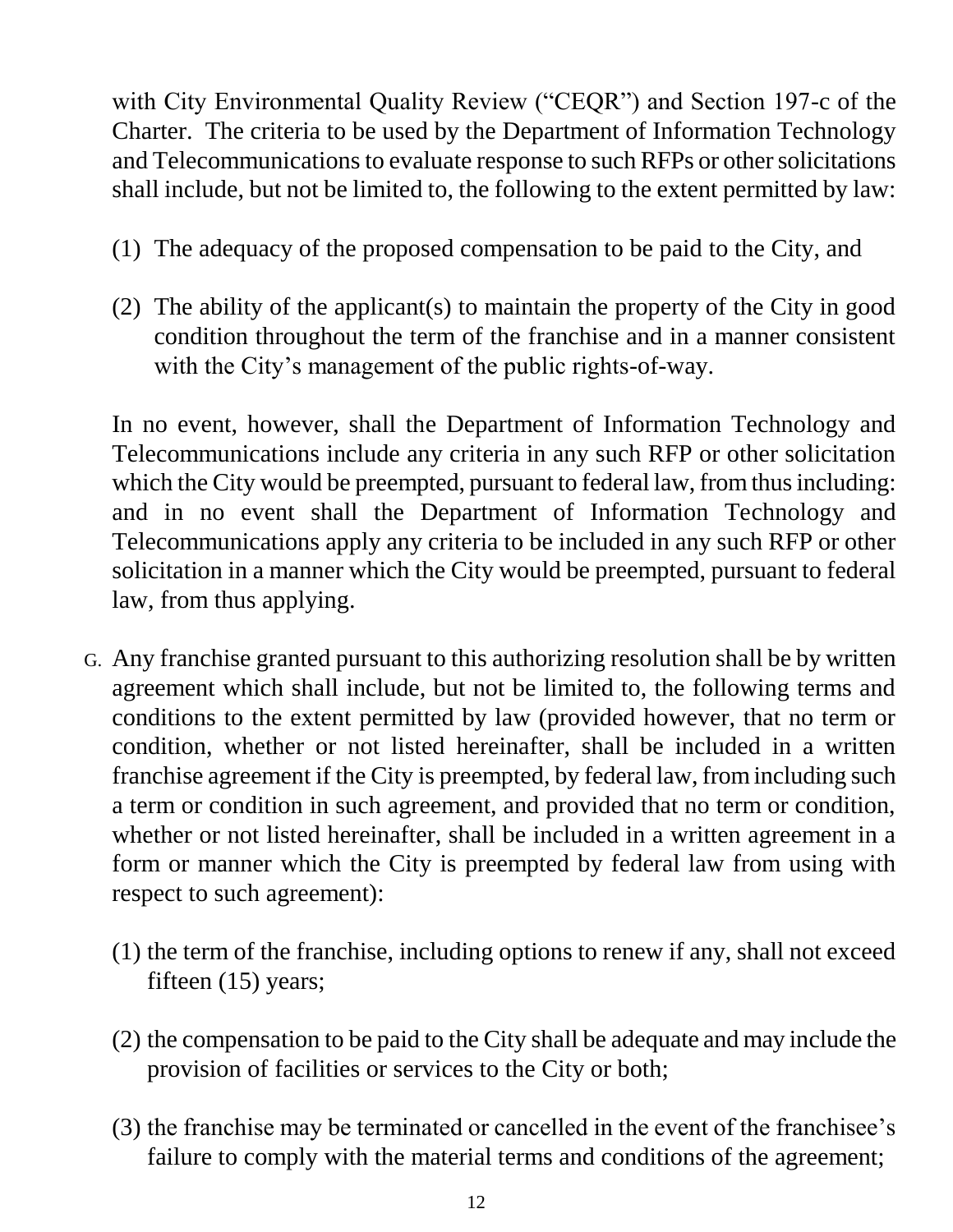- (4) a security fund shall be established to ensure the performance of the franchisee's obligations under the agreement;
- (5) the City shall have the right to inspect the facilities of the franchisee located on the inalienable property of the City and to order the relocation of such facilities at the direction of the Department of Information Technology and Telecommunications;
- (6) there shall be adequate insurance and indemnification requirements to protect the interests of the public and the City;
- (7) all franchisees shall be required to maintain complete and accurate books of account and records for purposes of reviewing and/or enforcing compliance with the franchise agreement;
- (8) there shall be provisions to ensure quality workmanship and construction methods in the use of the inalienable property;
- (9) there shall be provisions that include the agreements required pursuant to paragraph 6 of subdivision (h) of Section 363 of the Charter relating to collective bargaining and other matters;
- (10) there shall be provisions requiring the franchisee to comply with City laws, regulations and policies related to, but not limited to, employment purchasing and investigations;
- (11) there shall be provisions to ensure adequate oversight of the franchisee's performance of its franchise obligations;
- (12) there shall be provisions to restrict the assignment or other transfer of the franchise without the prior written consent of the city and provisions to restrict changes in control of the franchisee without the prior written consent of the City;
- (13) there shall be remedies to protect the City's interest in the event of the franchisee's failure to comply with the terms and conditions of the agreement;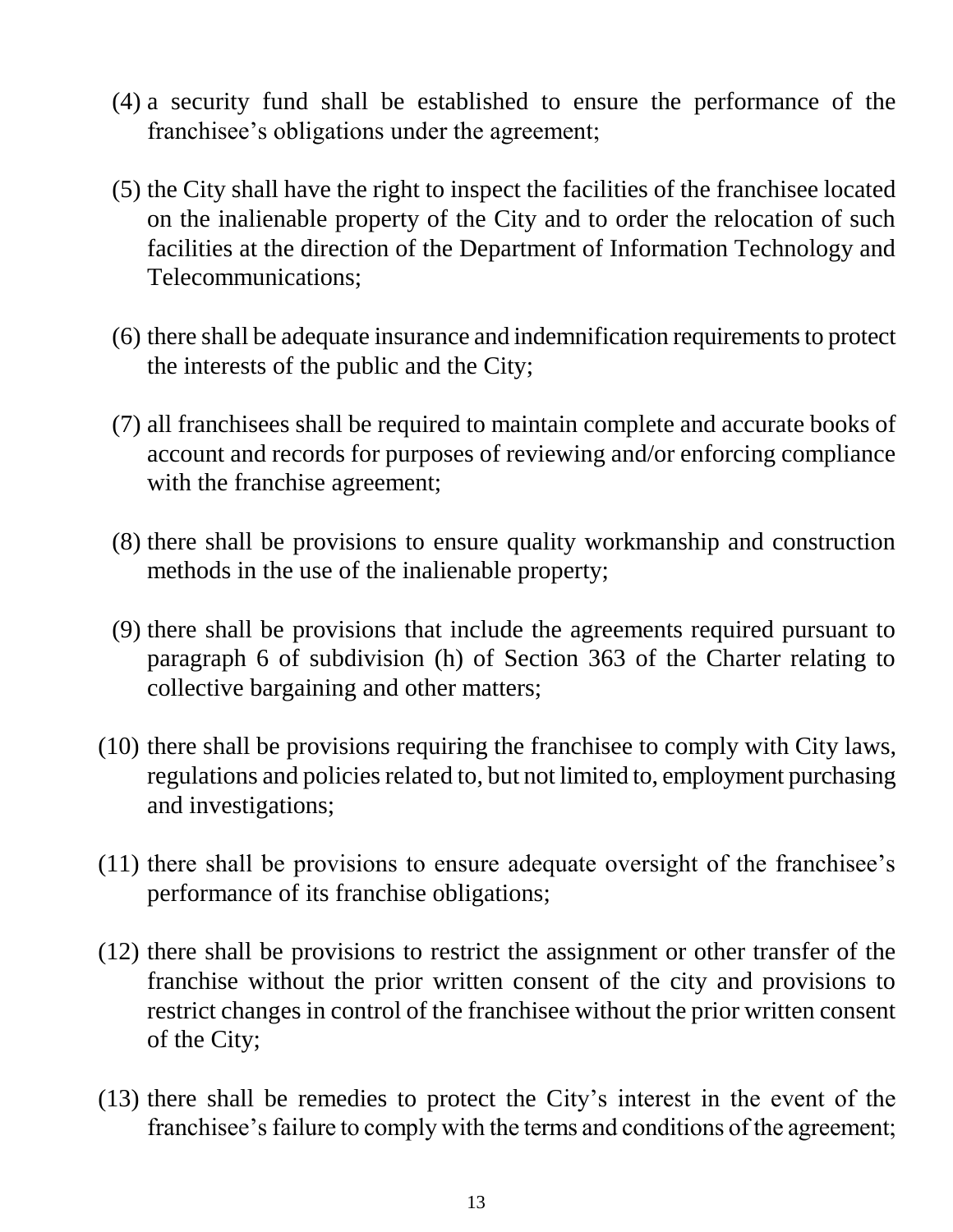- (14) all franchisees shall have been subject, prior to the commencement of the franchise term, to review under the City's Vendor Information Exchange System ("VENDEX") or any successor system;
- (15) all franchisees shall include provisions incorporating the MacBride Principles;
- (16) there shall be provisions preserving the right of the City to perform public works or public improvements in and around those areas subject to the franchise;
- (17) there shall be provisions requiring the franchisee to protect the property of the city, and the delivery of public services through, along or across such property, from damage or interruption of operation, as a result of the construction, operation, maintenance, repair and/or removal of franchisee's facilities in the inalienable property of the City; and
- (18) there shall be provisions designed to minimize the extent to which the public use of the street of the City are disrupted in connection with the construction, installation, use operation, maintenance and/or removal of franchisee's facilities in the inalienable property.
- H. The Department of Information Technology and Telecommunications shall file with the Council the following documents:
	- (1) within fifteen (15) days of issuance, a copy of each RFP or other solicitation issued pursuant to this resolution;
	- (2) within (15) days of approval by the Mayor, a copy of the agreement for each franchise granted pursuant to this resolution; and
	- (3) on or before July 1 of each year, a report detailing the revenues received by the City from each franchise granted pursuant to this resolution during the preceding calendar year.
- I. If any clause, sentence, paragraph, section or part of this resolution shall for any reason be adjudged by a court of competent jurisdiction to be invalid, such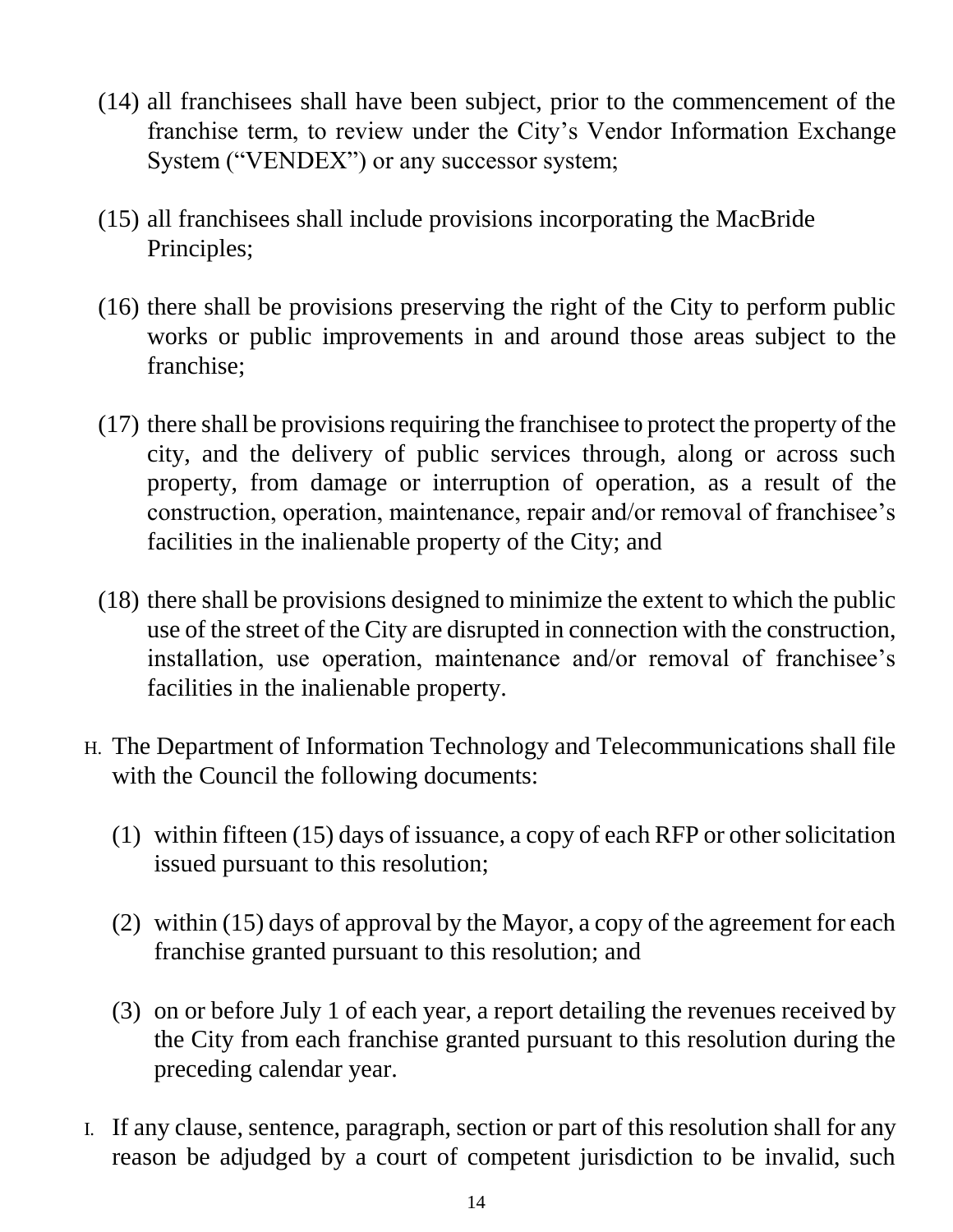judgment shall not affect, impair or invalidate the remainder of this resolution or

the application thereof but shall be confined in its operation to the clause, sentence, paragraph, section or part thereof directly involved in the controversy in which such judgment shall have been rendered.

# **L.U. NO. 822 WILLIAMSBURG CAFÉ**

### **BROOKLYN CB - 1 20135399 TCK**

Application pursuant to Section 20-226 of the Administrative Code of the City of New York, concerning the petition of Ahshi Global, Inc., d/b/a Williamsburg Café, for a revocable consent to continue to maintain and operate an unenclosed sidewalk café located at 623 Grand Street.

#### **SUBCOMMITTEE ON LANDMARKS, PUBLIC SITING AND MARITIME USES**

The Subcommittee on Landmarks, Public Siting and Maritime Uses will hold a public hearing on the following matters in the **Council Committee Room, 14 th Floor, 250 Broadway,** New York City, New York 10007, commencing at **11:00 a.m. on Monday, May 13, 2013:**

#### **L.U. NO. 805 FIREHOUSE ENGINE COMPANY 268 QUEENS CB - 14 20135414 HKQ (N 130202 HKQ)**

Designation (List 462/LP-2527) by the Landmarks Preservation Commission pursuant to Section 3020 of the New York City Charter regarding the landmark designation of Firehouse, Engine Company 268, Hook & Ladder Company 137, located at 259 Beach 116th Street (Tax Map Block 16212, Lot 14), as an historic landmark.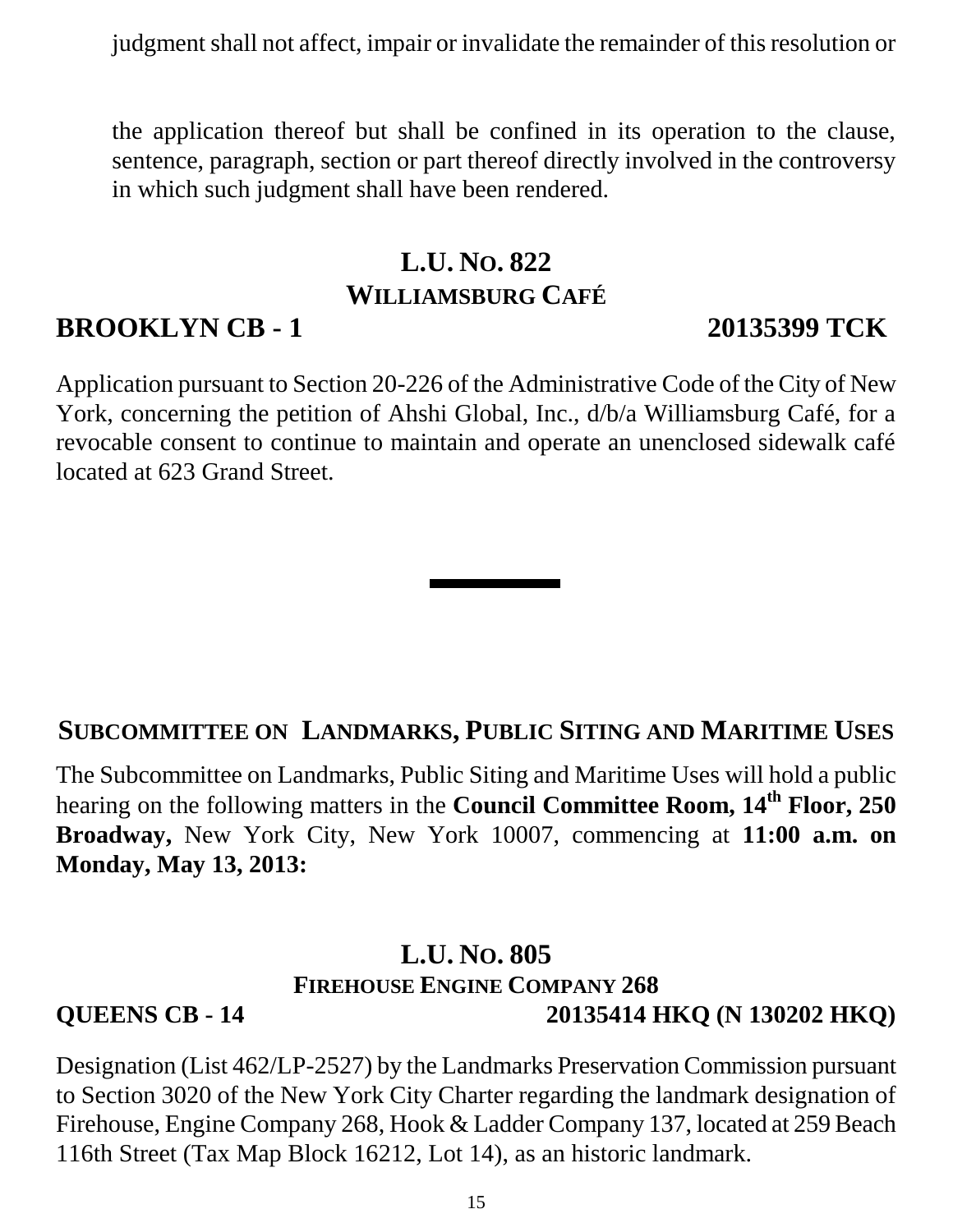### **L.U. NO. 806 FIREHOUSE ENGINE COMPANY 46 BRONX CB - 6 20135410 HKX (N 130198 HKX)**

Designation (List No. 462/LP-2523) by the Landmarks Preservation Commission pursuant to Section 3020 of the New York City Charter regarding the landmark designation of the Firehouse, Engine Company 46, Hook & Ladder Company 17, located at  $451-453$  East  $176<sup>th</sup>$  Street (Block 2909, Lot 40), as an historic landmark.

### **L.U. NO. 807 FIREHOUSE ENGINE COMPANY 73 BRONX CB - 1 20135411 HKX (N 130199 HKX)**

Designation (List No. 462/LP-2524) by the Landmarks Preservation Commission pursuant to Section 3020 of the New York City Charter regarding the landmark designation of the Firehouse, Engine Company 73, Hook & Ladder Company 42, located at 655-659 and 661 Prospect Avenue, East 152<sup>nd</sup> Street (Block 2675, Lot 33), as an historic landmark.

### **L.U. NO. 808 FIREHOUSE ENGINE COMPANY 28 BROOKLYN CB - 7 20135412 HKK (N 130200 HKK)**

Designation (List No. 462/LP-2525) by the Landmarks Preservation Commission pursuant to Section 3020 of the New York City Charter regarding the landmark designation of the Firehouse, Engine Company 28 (now Engine Company 228), located at 436 39<sup>th</sup> Street (Block 709, Lot 19), as an historic landmark.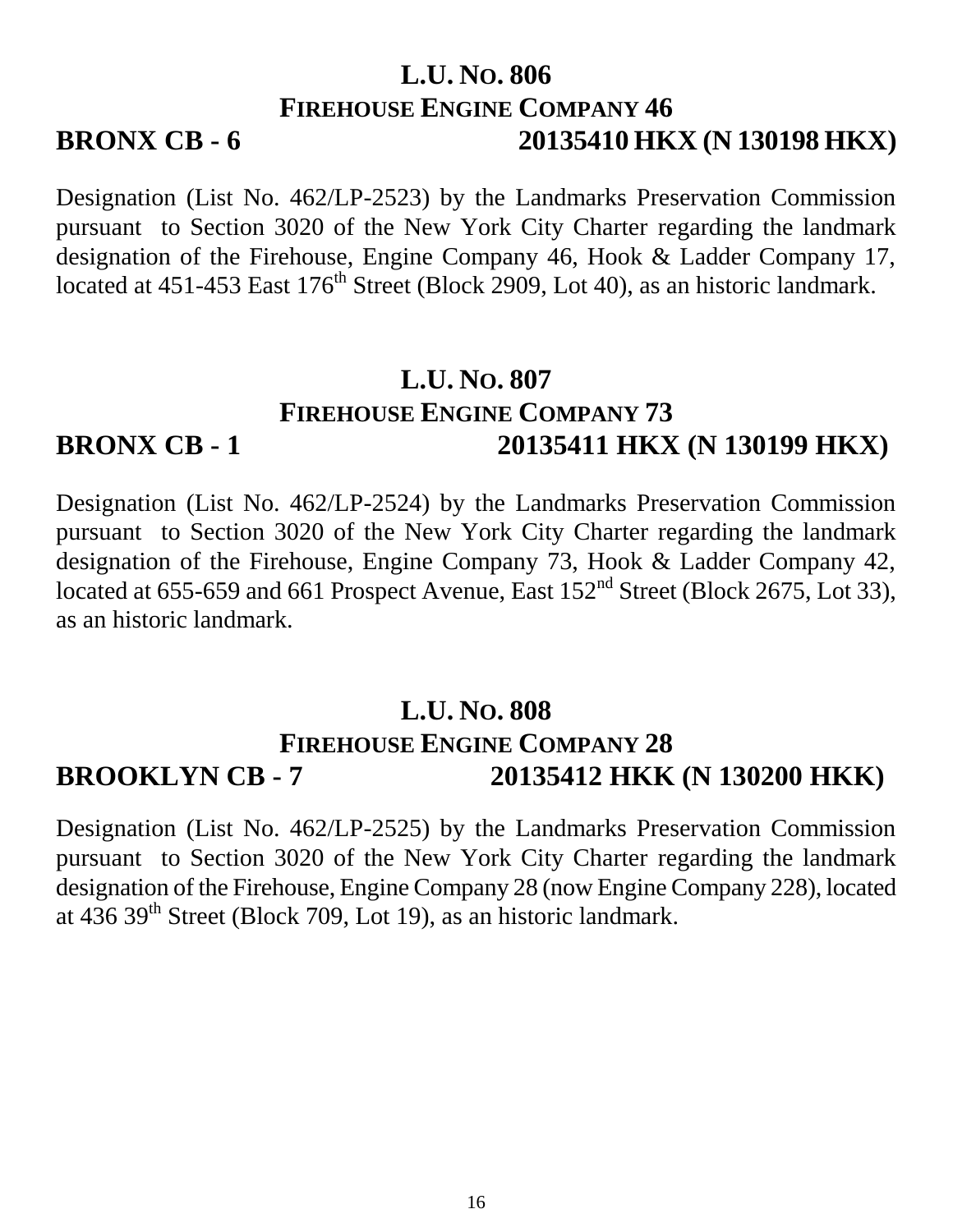### **L.U. NO. 809 FIREHOUSE ENGINE COMPANY 40 BROOKLYN CB - 7 20135413 HKK (N 130201 HKK)**

Designation (List 462/LP-2526) by the Landmarks Preservation Commission pursuant to Section 3020 of the New York City Charter regarding the landmark designation of the Firehouse, Engine Company 40, Hook & Ladder Company 21 (now Engine Company 240/Battalion 48), located at 1307-1309 Prospect Avenue (Block 5285, Lot 21), as an historic landmark.

#### **SUBCOMMITTEE ON PLANNING, DISPOSITIONS AND CONCESSIONS**

The Subcommittee on Planning, Dispositions and Concessions will hold a public hearing on the following matters in the **Council Committee Room, 14 th Floor, 250 Broadway,** New York City, New York 10007, commencing at **1:00 p.m. on Monday, May 13, 2013:**

### **L.U. No. 810 847 FOX STREET**

### **BRONX CB - 2 20135524 HAX**

Application submitted by the New York City Department of Housing Preservation and Development (HPD) for approval of an Urban Development Action Area Project and related tax exemption for property located at 847 Fox Street, Borough of Bronx, Community Board 2, Council District 17, pursuant to Article 16 of the New York General Municipal Law and Section 577 of the Private Housing Finance Law.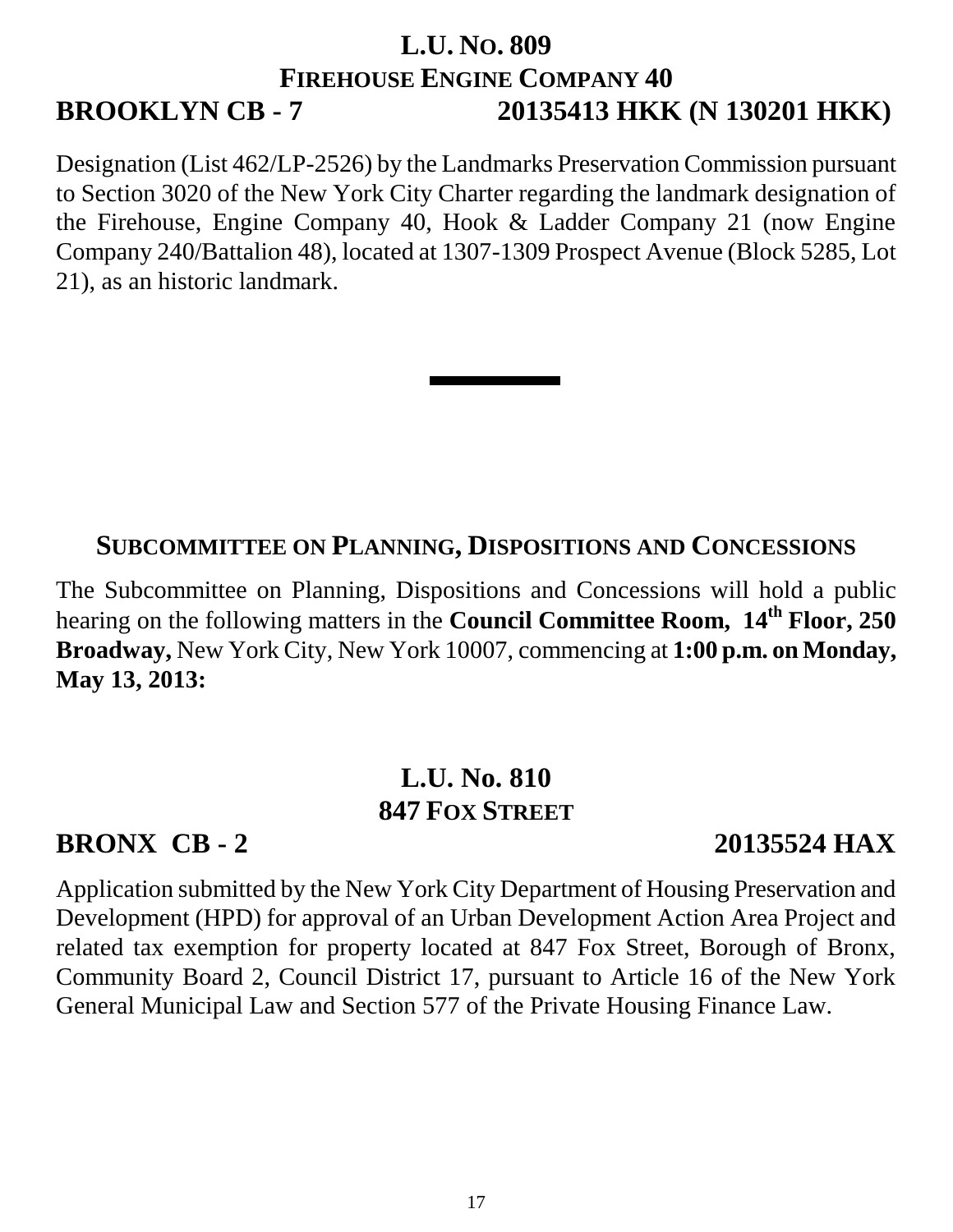# **L.U. No. 811 THE HEIGHTS - 150TH STREET**

### **MANHATTAN CB - 9 20135527 HAM**

Application submitted by the New York City Department of Housing Preservation and Development (HPD) for approval of an Urban Development Action Area Project and related tax exemption for property located at 1772 Amsterdam Avenue and 801-05 St. Nicholas Avenue, Borough of Manhattan, Community Board 9, Council District 7, pursuant to Article 16 of the New York General Municipal Law and Section 577 of the Private Housing Finance Law.

### **L.U. No. 812 748 BECK STREET**

### **BRONX CB - 2 20135525 HAX**

Application submitted by the New York City Department of Housing Preservation and Development (HPD) for approval of an Urban Development Action Area Project and related tax exemption for property located at 748 Beck Street, Borough of Bronx, Community Board 2, Council District 17, pursuant to Article 16 of the New York General Municipal Law and Section 577 of the Private Housing Finance Law.

# **L.U. No. 813 508 WEST 134TH STREET**

# **MANHATTAN CB - 9 20135530 HAM**

Application submitted by the New York City Department of Housing Preservation and Development (HPD) for approval of an Urban Development Action Area Project and related tax exemption for property located at 508 West 134<sup>th</sup> Street, Borough of Manhattan, Community Board 9, Council District 7, pursuant to Article 16 of the New York General Municipal Law and Section 577 of the Private Housing Finance Law.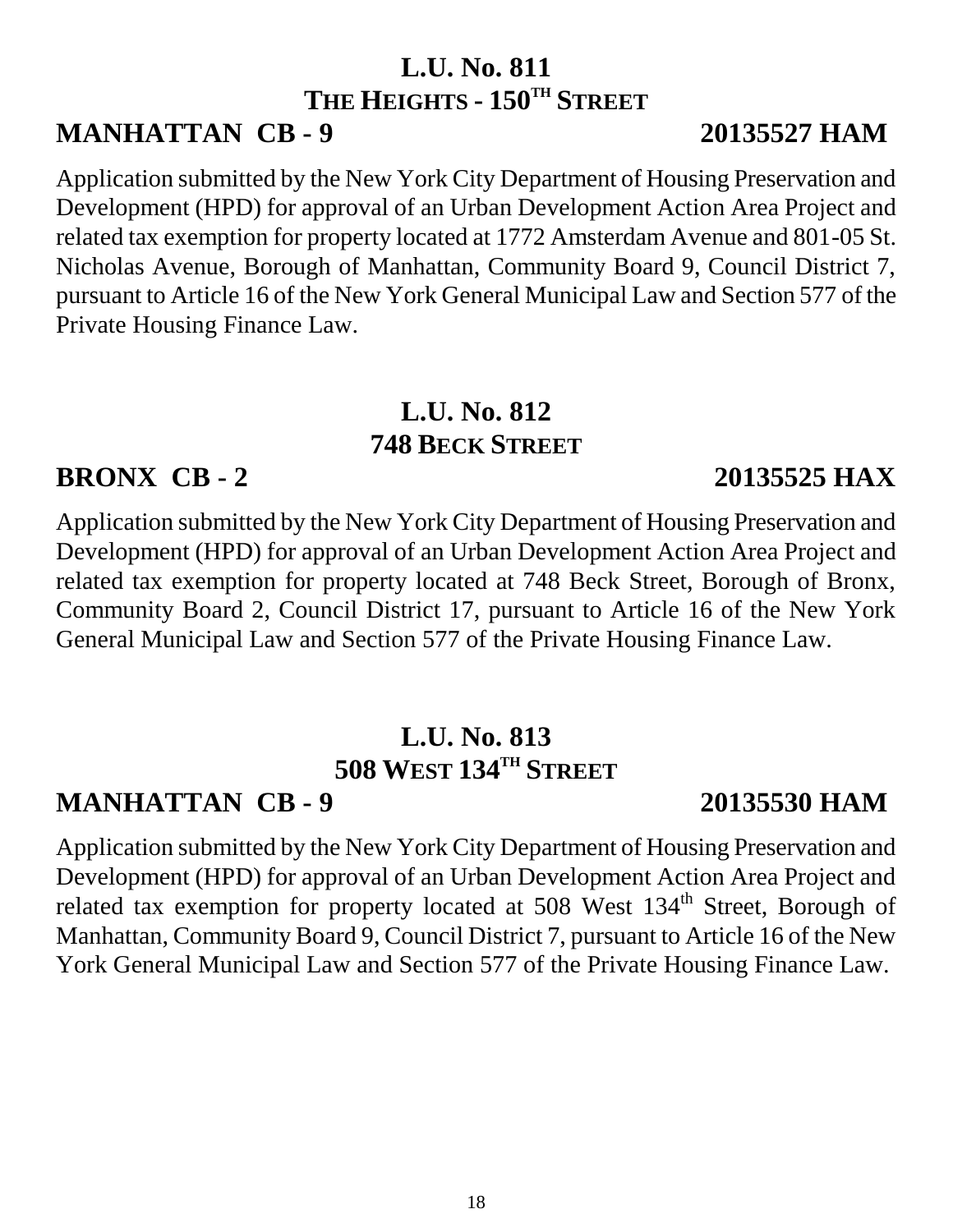# **L.U. No. 814 244-246 ELIZABETH STREET**

# **MANHATTAN CB - 2 20135529 HAM**

#### Application submitted by the New York City Department of Housing Preservation and Development (HPD) for approval of an Urban Development Action Area Project and related tax exemption for property located at 244-246 Elizabeth Street, Borough of Manhattan, Community Board 2, Council District 1, pursuant to Article 16 of the New York General Municipal Law and Section 577 of the Private Housing Finance Law.

# **L.U. No. 818 TPT-TBX904 (CRESTON HEIGHTS)**

**BRONX CB - 7 20135521 HAX**

Application submitted by the New York City Department of Housing Preservation and Development ("HPD"), for an exemption of real property taxes pursuant to Section 577 of the Private Housing Finance Law for property located at 2600 Briggs Avenue (Block 3293, Lot 39), Borough of the Bronx, Community Board 7, Council District 15.

# **L.U. Nos. 815, 816 and 817**

Proposals subject to Council review and action pursuant to the Urban Development Action Area Act, Article 16 of the New York General Municipal Law, at the request of the Department of Housing Preservation and Development ("HPD"), which requests that the Council:

- 1. Find that the present status of the listed areas tends to impair or arrest the sound growth and development of the municipality and that the proposed Urban Development Action Area Projects are consistent with the policy and purposes of Section 691 of the General Municipal Law;
- 2. Waive the area designation requirements of Section 693 of the General Municipal Law pursuant to said Section;